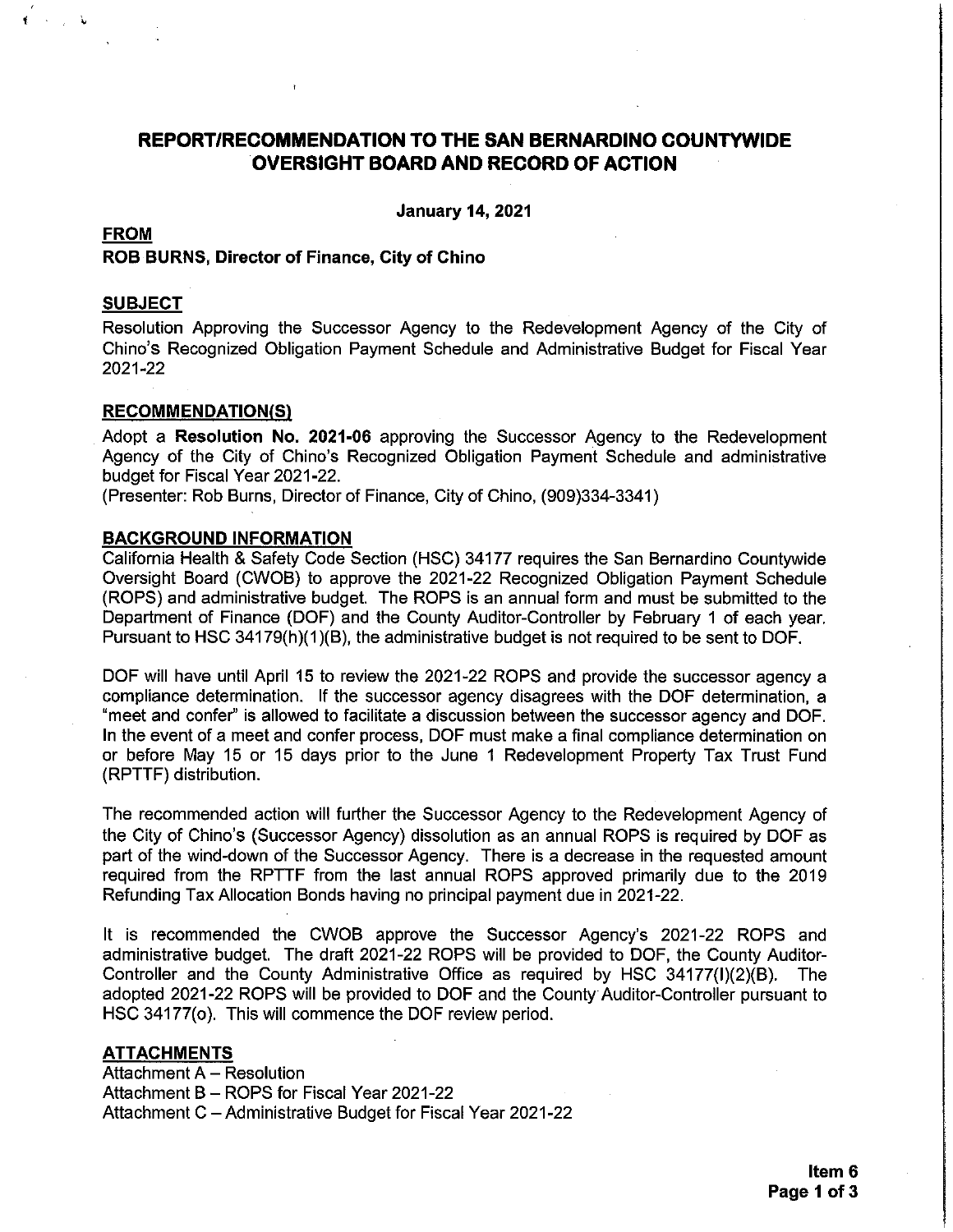Resolution Approving the Successor Agency to the Redevelopment Agency of the City of Chino's Recognized Obligation Payment Schedule and Administrative Budget for Fiscal Year 2021-22 **January 14, 2021** 

# **REVIEW BY OTHERS**

This item has been reviewed by Auditor-Controller/Treasurer/Tax Collector on January 04, 2021 and San Bernardino Countywide Oversight Board Legal Counsel on January 04, 2021.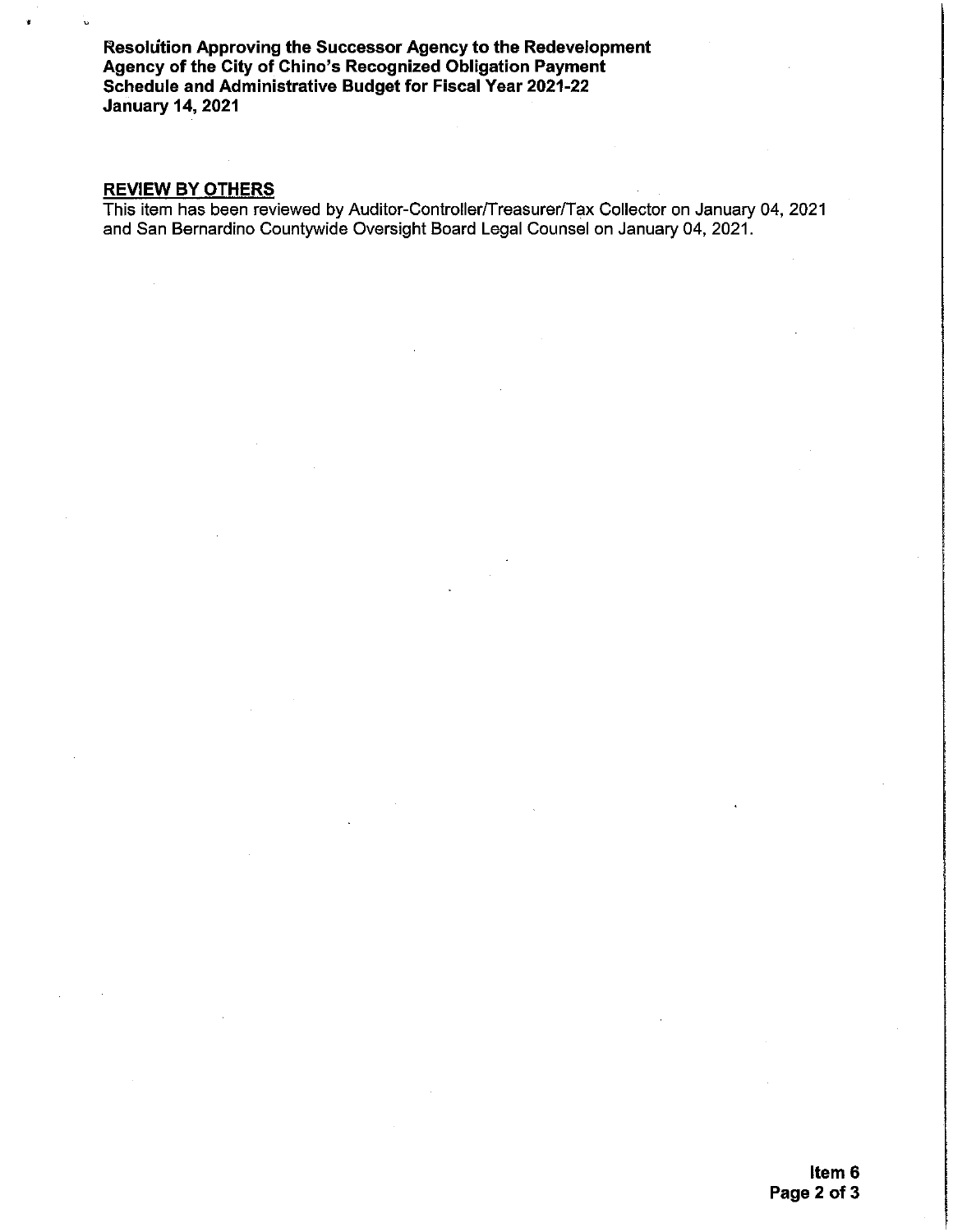Resolution Approving the Successor Agency to the Redevelopment Agency of the City of Chino's Recognized Obligation Payment Schedule and Administrative Budget for Fiscal Year 2021-22 **January 14, 2021** 

Record of Action of the San Bernardino Countywide Oversight Board

# **APPROVED**

Moved: Frederick Ang Seconded: Acquanetta Warren Ayes: Frederick Ang, Richard DeNava, Kenneth Miller, Cindy Saks, Lawrence Strong, Acquanetta Warren, David Wert

Lynna Monell, SECRETARY

nell BY

DATED: January 14, 2021



- W/Resolution CC: File - San Bernardino Countywide Oversight Board w/attach
- 01/15/2021 LA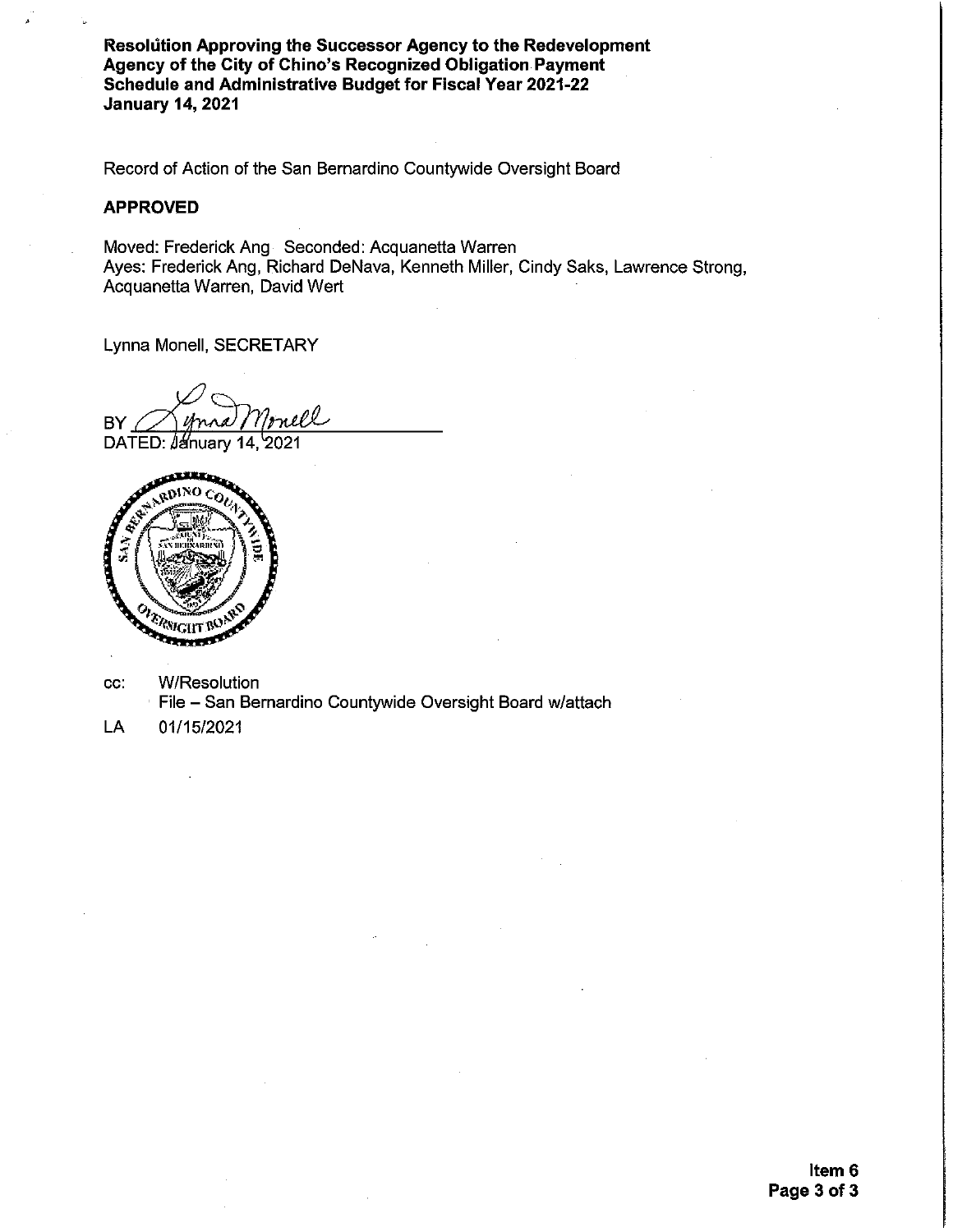#### **RESOLUTION NO. 2021-06**

# RESOLUTION OF THE SAN BERNARDINO COUNTYWIDE OVERSIGHT **BOARD ADOPTING THE SUCCESSOR AGENCY TO THE** REDEVELOPMENT AGENCY OF THE CITY OF CHINO'S RECOGNIZED **OBLIGATION PAYMENT SCHEDULE AND ADMINISTRATIVE BUDGET** FOR FISCAL YEAR 2021-22

On Thursday, January 14, 2021 on motion of San Bernardino Countywide Oversight Board Member Ang, duly seconded by San Bernardino Countywide Oversight Board Member Warren and carried, the following resolution is adopted by the San Bernardino Countywide Oversight Board, State of California.

WHEREAS, California Health and Safety Code Section (HSC) 34179(e) requires all action items of the San Bernardino Countywide Oversight Board be accomplished by resolution; and

WHEREAS, HSC 34177 requires the San Bernardino Countywide Oversight Board to approve the Recognized Obligation Payment Schedule (ROPS) and administrative budget; and

WHEREAS, pursuant to HSC 34177(o), the deadline for submitting the ROPS for Fiscal Year 2021-22 to the Department of Finance is February 1, 2021.

NOW, THEREFORE, the San Bernardino Countywide Oversight Board hereby resolves, determines and orders as follows:

Section 1. The foregoing recitals are true and correct.

Section 2. The Successor Agency to the Redevelopment Agency of the City of Chino's ROPS and administrative budget for Fiscal Year 2021-22 in the form presented, together with such changes thereto as may be approved by the San Bernardino Countywide Oversight Board, are hereby approved.

Section 3. This resolution shall take effect from and after the date of its passage and adoption.

PASSED AND ADOPTED by the San Bernardino Countywide Oversight Board, State of California, by the following vote:

> AYES: OVERSIGHT BOARD MEMBER: Frederick Ang, Richard DeNava, Kenneth Miller, Cindy Saks, Lawrence Strong, Acquanetta Warren, David Wert

NOES: **OVERSIGHT BOARD MEMBER: None** 

**ABSENT: OVERSIGHT BOARD MEMBER: None** 

 $+ + + +$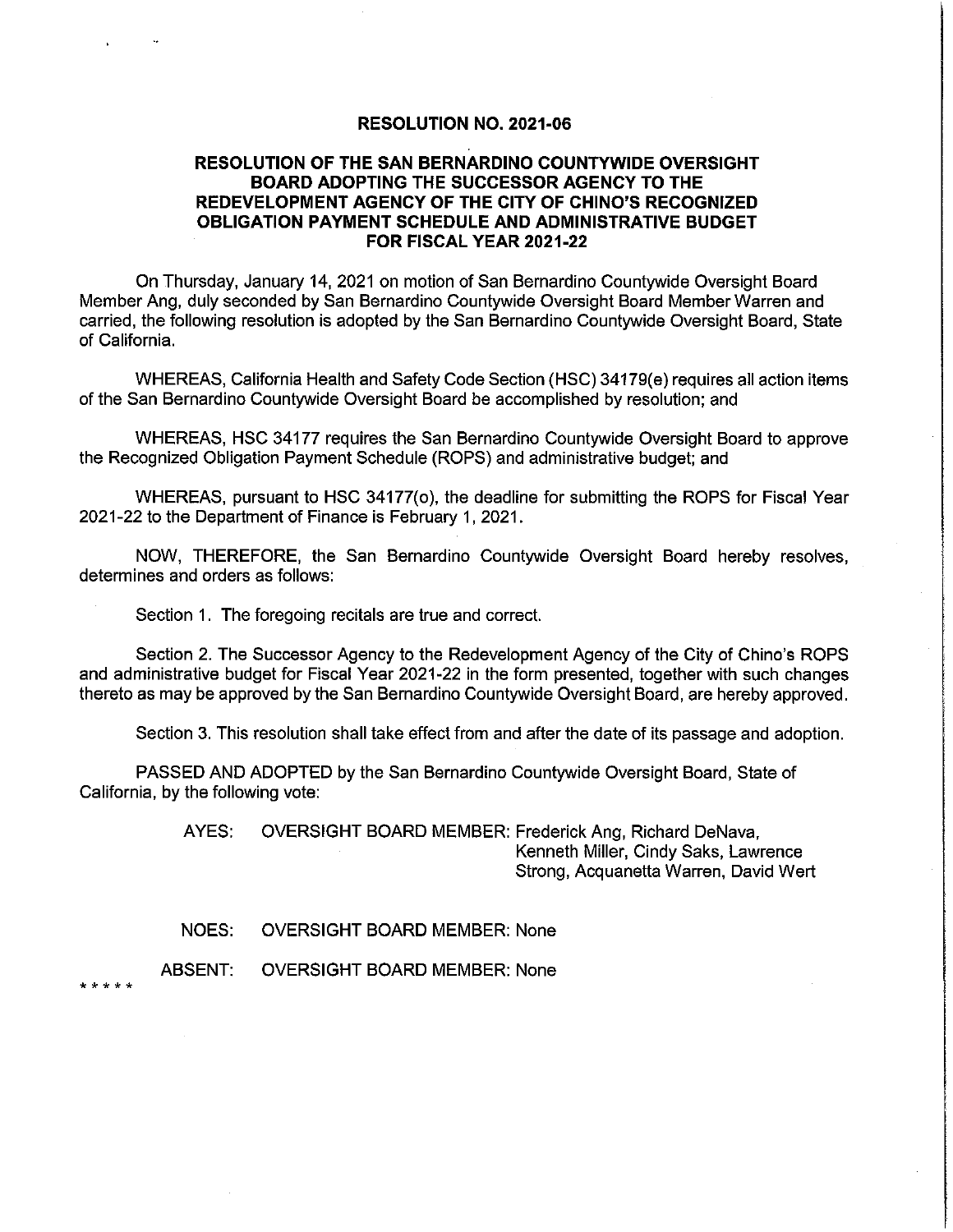# STATE OF CALIFORNIA

SS.

#### **COUNTY OF SAN BERNARDINO**  $\lambda$

I, LYNNA MONELL, Secretary to the San Bernardino Countywide Oversight Board, State of California, hereby certify the foregoing to be a full, true and correct copy of the record of the action taken by the Countywide Oversight Board, by vote of the members present, as the same appears in the Official Minutes of said Board at its meeting of January 14, 2021. #6 LA

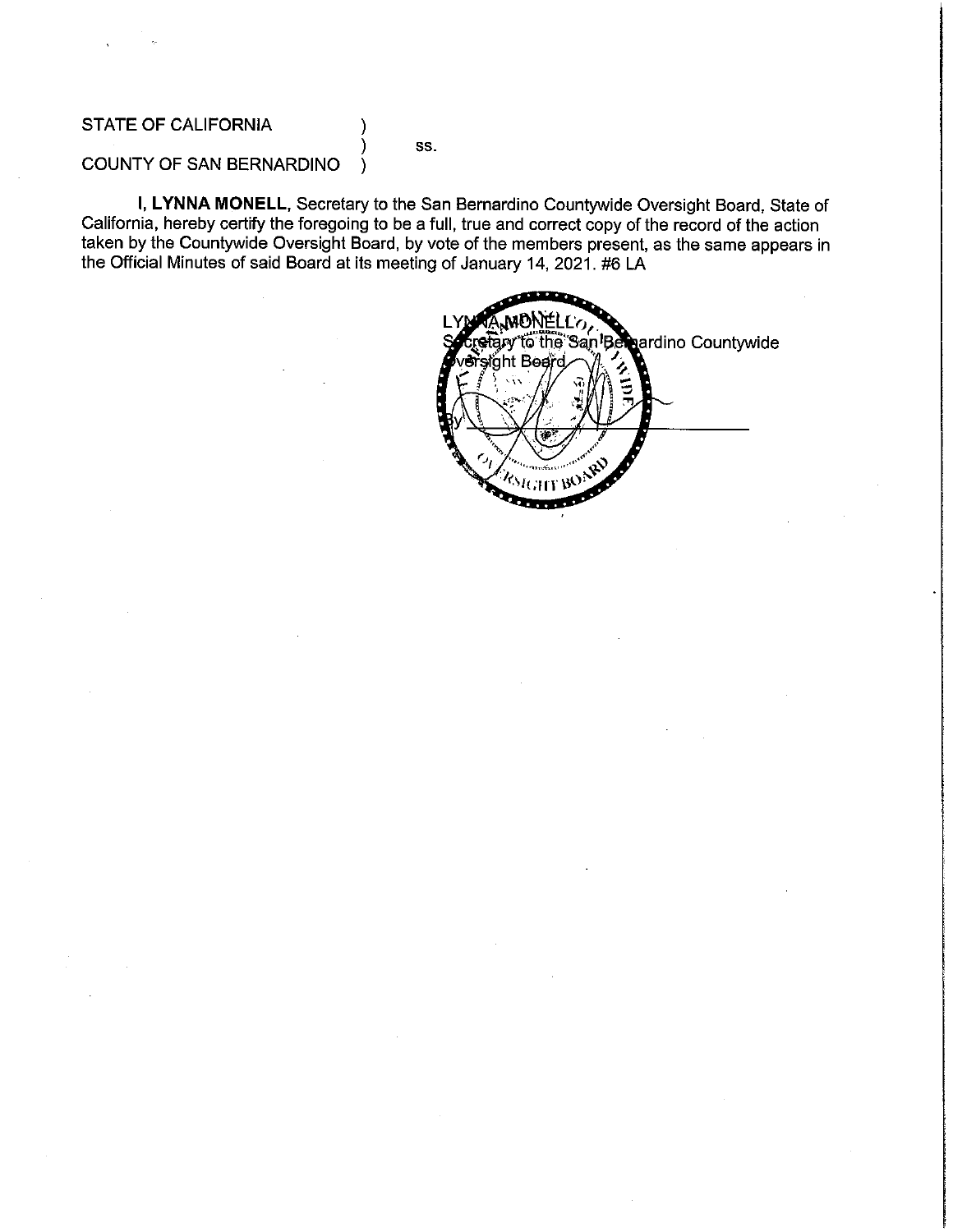# Recognized Obligation Payment Schedule (ROPS 21-22) - Summary Filed for the July 1, 2021 through June 30, 2022 Period

| Successor Agency:                                                                                       |                             | Chino                                                |                                   |                  |              |  |           |
|---------------------------------------------------------------------------------------------------------|-----------------------------|------------------------------------------------------|-----------------------------------|------------------|--------------|--|-----------|
| County:<br>San Bernardino<br>Current Period Requested Funding for Enforceable Obligations (ROPS Detail) |                             |                                                      |                                   |                  |              |  |           |
|                                                                                                         |                             | 21-22 A Total<br>(July - December)                   | 21-22 B Total<br>(January - June) | ROPS 21-22 Total |              |  |           |
| А                                                                                                       |                             | Enforceable Obligations Funded as Follows (B+C+D):   |                                   |                  |              |  |           |
| в                                                                                                       | <b>Bond Proceeds</b>        |                                                      |                                   |                  |              |  |           |
| C.                                                                                                      | Reserve Balance             |                                                      |                                   |                  |              |  |           |
| D                                                                                                       | <b>Other Funds</b>          |                                                      |                                   |                  |              |  |           |
| E.                                                                                                      |                             | Redevelopment Property Tax Trust Fund (RPTTF) (F+G): |                                   | 2,806,860 \$     | $957,650$ \$ |  | 3,764,510 |
| F.                                                                                                      | <b>RPTTF</b>                |                                                      |                                   | 2,681,860        | 832,650      |  | 3,514,510 |
| G                                                                                                       | <b>Administrative RPTTF</b> |                                                      |                                   | 125,000          | 125,000      |  | 250,000   |
| н                                                                                                       |                             | <b>Current Period Enforceable Obligations (A+E):</b> |                                   | 2,806,860 \$     | $957,650$ \$ |  | 3,764,510 |

Certification of Oversight Board Chairman:<br>Pursuant to Section 34177 (o) of the Health and Safety Code, I<br>hereby certify that the above is a true and accurate Recognized Obligation Payment Schedule for the above named successor agency.

| David Wert         | Chairman  |  |
|--------------------|-----------|--|
| Name               | Title     |  |
|                    |           |  |
|                    | 1/14/2021 |  |
| Signature $^{\nu}$ | Date      |  |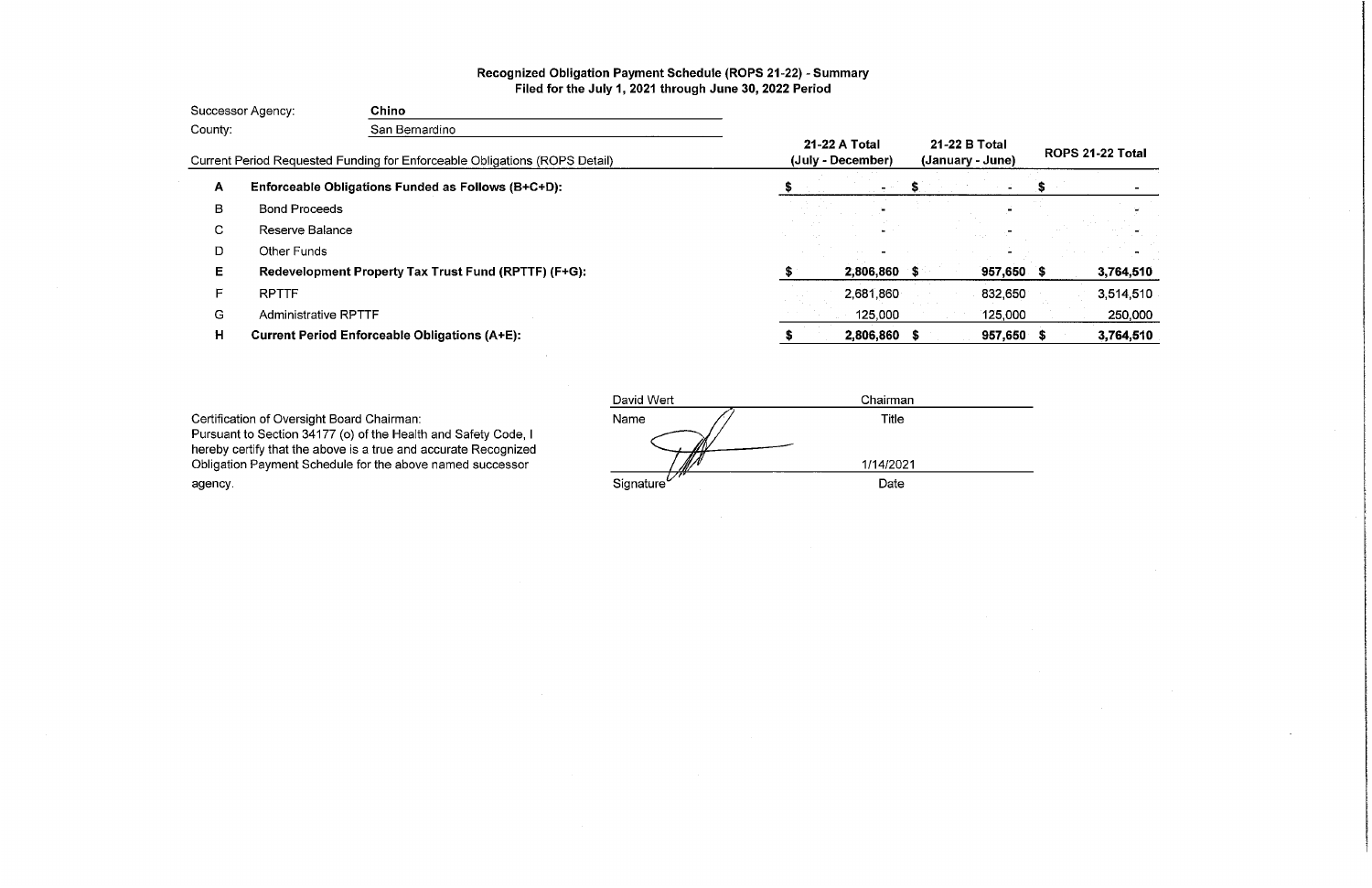| Chino Recognized Obligation Payment Schedule (ROPS 21-22) - ROPS Detail<br>July 1,2021 through June 30, 2022<br>(Report Amounts in Whole Dollars) |                                                       |                       |                                         |                      |                                                                                                     |                   |                       |                |                   |                                           |                           |              |                    |              |                                           |                          |                   |              |                                             |
|---------------------------------------------------------------------------------------------------------------------------------------------------|-------------------------------------------------------|-----------------------|-----------------------------------------|----------------------|-----------------------------------------------------------------------------------------------------|-------------------|-----------------------|----------------|-------------------|-------------------------------------------|---------------------------|--------------|--------------------|--------------|-------------------------------------------|--------------------------|-------------------|--------------|---------------------------------------------|
|                                                                                                                                                   |                                                       |                       |                                         |                      |                                                                                                     |                   |                       |                | <b>K</b>          |                                           | 21-22 A (July - December) |              |                    |              |                                           | 21-22 B (January - June) |                   |              |                                             |
| <b>Project Name/Debt Obligation</b><br>Item $#$                                                                                                   | <b>Obligation Type</b>                                |                       | Contract/Agreement   Contract/Agreement | Payee                | <b>Description/Project Scope</b>                                                                    | Project Area      | Total<br>Outstanding  | Retired        | <b>ROPS 21-22</b> |                                           | <b>Fund Sources</b>       |              |                    | 21-22 A      |                                           | <b>Fund Sources</b>      |                   |              | 21-22 B                                     |
|                                                                                                                                                   |                                                       | <b>Execution Date</b> | <b>Termination Date</b>                 |                      |                                                                                                     |                   | Debt or<br>Obligation |                | <b>Total</b>      | Bond Proceeds Reserve Balance Other Funds |                           | <b>RPTTF</b> | <b>Admin RPTTF</b> | <b>Total</b> | Bond Proceeds Reserve Balance Other Funds |                          | <b>RPTTF</b>      | Admin RPTTF  | <b>Total</b>                                |
|                                                                                                                                                   |                                                       |                       |                                         |                      |                                                                                                     |                   | 70,641,749            |                | \$3,764,510       |                                           |                           | 2,681,860    | $125,000$ \$       | 2,806,860    | <b>Contract Contract</b>                  |                          | 832,650           | 125,000      | 957,650                                     |
| 8 Continuing Disclosure                                                                                                                           | Professional Services 6/16/2015                       |                       | 6/30/2038                               | HdL, Coren & Cone    | <b>Continuing Discl. Reporting</b>                                                                  | <b>RR15, RR18</b> | 42,050                | - N -          | 4,790             |                                           |                           | 4,450        |                    | 4,450        |                                           |                          | 340               |              | 340                                         |
|                                                                                                                                                   |                                                       |                       |                                         |                      | required by bond documents                                                                          |                   |                       |                |                   |                                           |                           |              |                    |              |                                           |                          |                   |              |                                             |
| 14 Retirement/pension obligations                                                                                                                 | Unfunded Liabilities                                  | 1/1/2014              | 6/30/2038                               |                      | City of Chino/CalPERS RDA funded pension obligation                                                 | <b>RR15, RR18</b> | 2,532,911             | $N$ $\sqrt{S}$ | $\sim$ $ \sim$    |                                           |                           |              |                    | $\sim$       |                                           |                          |                   |              | <b>Contract</b>                             |
|                                                                                                                                                   |                                                       |                       |                                         |                      |                                                                                                     |                   |                       |                |                   |                                           |                           |              |                    |              |                                           |                          |                   |              |                                             |
| 15 2004 Development Agr - Coll. Park                                                                                                              | OPA/DDA/Construction 9/7/2004                         |                       | 10/18/2019                              |                      | LS College Park, LLC  Edison Avenue Street<br>Improvements                                          | <b>RR15, RR18</b> | <b>Contract</b>       | N              | $\sim$ $-$        |                                           |                           |              |                    |              |                                           |                          |                   |              | <b>Contract Contract</b>                    |
| 20 PROMISSORY NOTE 89-1                                                                                                                           | City/County Loan (Prior 9/19/1989<br>06/28/11), Other |                       | 6/30/2023                               | City of Chino        | Improvements to Project Area paid RR15<br>by the City                                               |                   |                       | N              |                   |                                           |                           |              |                    |              |                                           |                          |                   |              |                                             |
|                                                                                                                                                   |                                                       |                       |                                         |                      |                                                                                                     |                   |                       |                |                   |                                           |                           |              |                    |              |                                           |                          |                   |              |                                             |
| 21 PROMISSORY NOTE 89-3                                                                                                                           | City/County Loan (Prior 9/19/1989<br>06/28/11), Other |                       | 6/30/2023                               | City of Chino        | Improvements to Project Area paid RR15<br>by the City                                               |                   |                       | N.             |                   |                                           |                           |              |                    |              |                                           |                          |                   |              |                                             |
| 22 PROMISSORY NOTE 90-1                                                                                                                           | City/County Loan (Prior 3/5/1991<br>06/28/11), Other  |                       | 6/30/2023                               | City of Chino        | Improvements to Project Area paid RR15<br>by the City                                               |                   |                       | N              |                   |                                           |                           |              |                    |              |                                           |                          |                   |              |                                             |
| 23 PROMISSORY NOTE 92-1                                                                                                                           | City/County Loan (Prior 6/16/1992<br>06/28/11), Other |                       | 6/30/2023                               | City of Chino        | Improvements to Project Area paid RR15<br>by the City                                               |                   |                       |                |                   |                                           |                           |              |                    |              |                                           |                          |                   |              |                                             |
| 24 PROMISSORY NOTE 93-1                                                                                                                           | City/County Loan (Prior 6/16/1993                     |                       | 6/30/2023                               | City of Chino        | Improvements to Project Area paid RR15                                                              |                   |                       | N              |                   |                                           |                           |              |                    |              |                                           |                          |                   |              |                                             |
|                                                                                                                                                   | 06/28/11), Other                                      |                       |                                         |                      | by the City                                                                                         |                   |                       |                |                   |                                           |                           |              |                    |              |                                           |                          |                   |              |                                             |
| 25 PROMISSORY NOTE 94-1                                                                                                                           | City/County Loan (Prior 4/5/1994<br>06/28/11), Other  |                       | 6/30/2023                               | City of Chino        | Improvements to Project Area paid RR15<br>by the City                                               |                   |                       | N              |                   |                                           |                           |              |                    |              |                                           |                          |                   |              |                                             |
| 26 PROMISSORY NOTE 94-4                                                                                                                           | City/County Loan (Prior 9/20/1994<br>06/28/11), Other |                       | 6/30/2023                               | City of Chino        | Improvements to Project Area paid RR15<br>by the City                                               |                   |                       | N              |                   |                                           |                           |              |                    |              |                                           |                          |                   |              |                                             |
| 27 PROMISSORY NOTE 89-2                                                                                                                           | City/County Loan (Prior 9/19/1989                     |                       | 6/30/2023                               | City of Chino        | Improvements to Project Area paid RR18                                                              |                   |                       | N              |                   |                                           |                           |              |                    |              |                                           |                          |                   |              |                                             |
|                                                                                                                                                   | 06/28/11), Other                                      |                       |                                         |                      | by the City                                                                                         |                   |                       |                |                   |                                           |                           |              |                    |              |                                           |                          |                   |              |                                             |
| 28 PROMISSORY NOTE 90-2                                                                                                                           | City/County Loan (Prior 3/5/1991<br>06/28/11), Other  |                       | 6/30/2023                               | City of Chino        | Improvements to Project Area paid RR18<br>by the City                                               |                   |                       | N              |                   |                                           |                           |              |                    |              |                                           |                          |                   |              |                                             |
| 29 PROMISSORY NOTE 93-2                                                                                                                           | City/County Loan (Prior 6/16/1993<br>06/28/11), Other |                       | 6/30/2023                               | City of Chino        | Improvements to Project Area paid RR18<br>by the City                                               |                   |                       | N.             |                   |                                           |                           |              |                    |              |                                           |                          |                   |              |                                             |
| 30 PROMISSORY NOTE 94-2                                                                                                                           | City/County Loan (Prior 4/5/1994<br>06/28/11), Other  |                       | 6/30/2023                               | City of Chino        | Improvements to Project Area paid RR18<br>by the City                                               |                   |                       | N              |                   |                                           |                           |              |                    |              |                                           |                          |                   |              |                                             |
| 31 PROMISSORY NOTE 94-3                                                                                                                           | City/County Loan (Prior 4/5/1994<br>06/28/11), Other  |                       | 6/30/2023                               | City of Chino        | Improvements to Project Area paid RR18<br>by the City                                               |                   |                       | N.             |                   |                                           |                           |              |                    |              |                                           |                          |                   |              |                                             |
| 32 PROMISSORY NOTE 94-5                                                                                                                           | City/County Loan (Prior 9/20/1994<br>06/28/11), Other |                       | 6/30/2023                               | City of Chino        | Improvements to Project Area paid RR18<br>by the City                                               |                   |                       | N              |                   |                                           |                           |              |                    |              |                                           |                          |                   |              |                                             |
| 33 COOPERATION AGR 93-1-1                                                                                                                         | City/County Loan (Prior 6/16/1993<br>06/28/11), Other |                       | 6/30/2023                               | City of Chino        | Improvements to Project Area paid RR18<br>by the City                                               |                   |                       | N              |                   |                                           |                           |              |                    |              |                                           |                          |                   |              |                                             |
| 45 Administrative Budget                                                                                                                          | <b>Admin Costs</b>                                    | 7/1/2021              | 6/30/2022                               | City of Chino        | Admin cost, staff salaries, benefits, RR15, RR18                                                    |                   | 6,058,450             | N              | 250,000           |                                           |                           |              | $125,000$   \$     | 125,000      |                                           |                          |                   | $125,000$ \$ | 125,000                                     |
|                                                                                                                                                   |                                                       |                       |                                         |                      | alloc. costs                                                                                        |                   |                       |                |                   |                                           |                           |              |                    |              |                                           |                          |                   |              |                                             |
| 56 2014 A TAB                                                                                                                                     | Refunding Bonds Issued 6/19/2014<br>After 6/27/12     |                       | 9/1/2030                                | Trustee - BNY Mellon | Refunded tax exempt bonds,<br>1998A, 2001A, 2001B 2003 TABs                                         | <b>RR15, RR18</b> | 17,587,475            | N              | 2,343,850         |                                           |                           | 2,041,475    |                    | \$2,041,475  |                                           |                          | 302,375           |              | 302,375                                     |
| 57 2014 B TAB                                                                                                                                     | Refunding Bonds Issued 6/19/2014<br>After 6/27/12     |                       | 9/1/2022                                | Trustee - BNY Mellon | Refunded Taxable Bonds 1998B RR15, RR18                                                             |                   | 229,200               | N              | 106,800           |                                           |                           | 104,400      |                    | 104,400      |                                           |                          | 2,400             |              | 2,400                                       |
| 59 Trustee Fees                                                                                                                                   | Fees                                                  | 7/6/2015              | 9/1/2030                                | <b>BNY Mellon</b>    | TAB 2014 Trustee Fees                                                                               | <b>RR15, RR18</b> | 17,000                | N              | 2,000             |                                           |                           | 2,000        |                    | 2,000        |                                           |                          |                   |              | <b>State State</b>                          |
| 60 Arbitrage Reports                                                                                                                              | Fees                                                  | 7/6/2015              | 9/1/2030                                | <b>BNY Mellon</b>    | TAB Arbitrage reporting                                                                             | <b>RR15, RR18</b> | 10,000                | N              | $\sim 100$        |                                           |                           | $\sim 100$   |                    | $\sim$       |                                           |                          | $\sim$ 100 $\sim$ |              | <b>Common</b>                               |
| 61 Modified Loan Agreements                                                                                                                       | Improvement/Infrastruct 11/16/2016                    |                       | 6/30/2038                               | City of Chino        | Resubmitted Loan Agreements,<br>related to Lines 20-33, pursuant to  <br>HSC 34180 (a), 34919.1 and | <b>RR15, RR18</b> |                       | N              |                   |                                           |                           |              |                    |              |                                           |                          |                   |              |                                             |
| 62 2019 Refunding Tax Allocation Bonds                                                                                                            | Refunding Bonds Issued 7/1/2019<br>After 6/27/12      |                       | 9/1/2038                                | Trustee - BNY Mellon | 34191.4 (b)<br>Refunded 2006 Tax Allocation<br>Bonds (Item #5)                                      | <b>RR15, RR18</b> | 44,128,663            | N              | 1,055,070         |                                           |                           | 527,535      |                    | 527,535      |                                           |                          | 527,535           |              | 527,535                                     |
|                                                                                                                                                   |                                                       |                       |                                         |                      |                                                                                                     |                   |                       |                |                   |                                           |                           |              |                    |              |                                           |                          |                   |              |                                             |
| 63 Trustee Fees                                                                                                                                   | <b>Fees</b>                                           | 7/1/2019              | 6/30/2038                               | <b>BNY Mellon</b>    | 2019 Refunding TAB Trustee Fees RR15, RR18                                                          |                   | 36,000                | N              | 2,000             |                                           |                           | 2,000        |                    | 2,000        |                                           |                          |                   |              | $\mathbf{\Phi}$<br><b>Contract Contract</b> |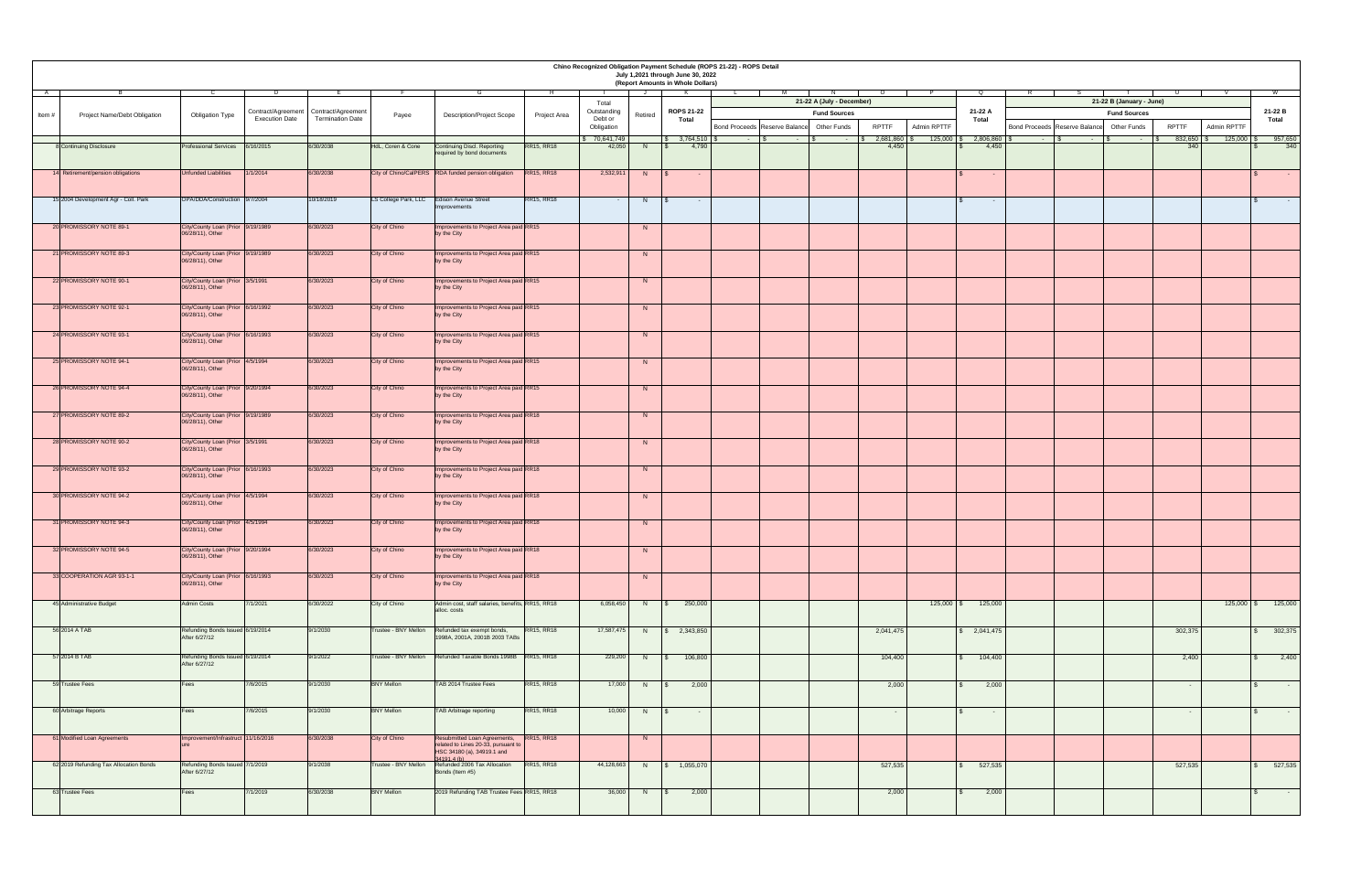# **Chino Recognized Obligation Payment Schedule (ROPS 21-22) - Report of Cash Balances July 1, 2018 through June 30, 2019 (Report Amounts in Whole Dollars)**

| A | B                                                                                                                                                               | $\mathbf{C}$                          | D                                    | E.                                                                           | F.                                 | G                         | н                                                                                          |
|---|-----------------------------------------------------------------------------------------------------------------------------------------------------------------|---------------------------------------|--------------------------------------|------------------------------------------------------------------------------|------------------------------------|---------------------------|--------------------------------------------------------------------------------------------|
|   |                                                                                                                                                                 |                                       |                                      | <b>Fund Sources</b>                                                          |                                    |                           |                                                                                            |
|   |                                                                                                                                                                 |                                       | <b>Bond Proceeds</b>                 | <b>Reserve Balance</b>                                                       | <b>Other Funds</b>                 | <b>RPTTF</b>              |                                                                                            |
|   | ROPS 18-19 Cash Balances<br>$(07/01/18 - 06/30/19)$                                                                                                             | Bonds issued on or<br>before 12/31/10 | Bonds issued on or<br>after 01/01/11 | Prior ROPS RPTTF<br>and Reserve<br>Balances retained for<br>future period(s) | Rent,<br>Grants,<br>Interest, etc. | Non-Admin<br>and<br>Admin | <b>Comments</b>                                                                            |
|   |                                                                                                                                                                 |                                       |                                      |                                                                              |                                    |                           |                                                                                            |
|   | Beginning Available Cash Balance (Actual 07/01/18)<br>RPTTF amount should exclude "A" period distribution amount                                                |                                       |                                      |                                                                              |                                    |                           | E1 = \$62,559 (Reserve Balance) + \$2,022,379 (16-<br>17 PPA) + \$2,025,311.50 (17-18 PPA) |
|   |                                                                                                                                                                 |                                       |                                      | 4,110,249                                                                    | 5,575,782                          |                           |                                                                                            |
|   | 2  Revenue/Income (Actual 06/30/19)<br>RPTTF amount should tie to the ROPS 18-19 total<br>distribution from the County Auditor-Controller                       |                                       |                                      |                                                                              | 110,892                            | 8,668,820                 |                                                                                            |
|   | 3 Expenditures for ROPS 18-19 Enforceable Obligations<br>(Actual 06/30/19)                                                                                      |                                       |                                      |                                                                              |                                    |                           |                                                                                            |
|   |                                                                                                                                                                 |                                       |                                      | 62,559                                                                       | 2,688,056                          | 6,685,449                 |                                                                                            |
|   | 4 Retention of Available Cash Balance (Actual 06/30/19)<br>RPTTF amount retained should only include the amounts<br>distributed as reserve for future period(s) |                                       |                                      | 4,047,690                                                                    | 2,905,860                          |                           | F2 = \$1,217,506 (19-20 ROPS) + \$1,688,354<br>(Transfer per DOF Letter 4/12/19)           |
|   | 5 ROPS 18-19 RPTTF Prior Period Adjustment<br>RPTTF amount should tie to the Agency's ROPS 18-19 PPA<br>form submitted to the CAC                               |                                       |                                      | No entry required                                                            | 1,983,371                          |                           |                                                                                            |
| 6 | Ending Actual Available Cash Balance (06/30/19)<br>C to F = $(1 + 2 - 3 - 4)$ , G = $(1 + 2 - 3 - 4 - 5)$                                                       | $0$   \$<br>\$                        |                                      | $0$   \$<br>$0$   \$                                                         | $92,758$ \ \\$                     | $\mathbf 0$               |                                                                                            |